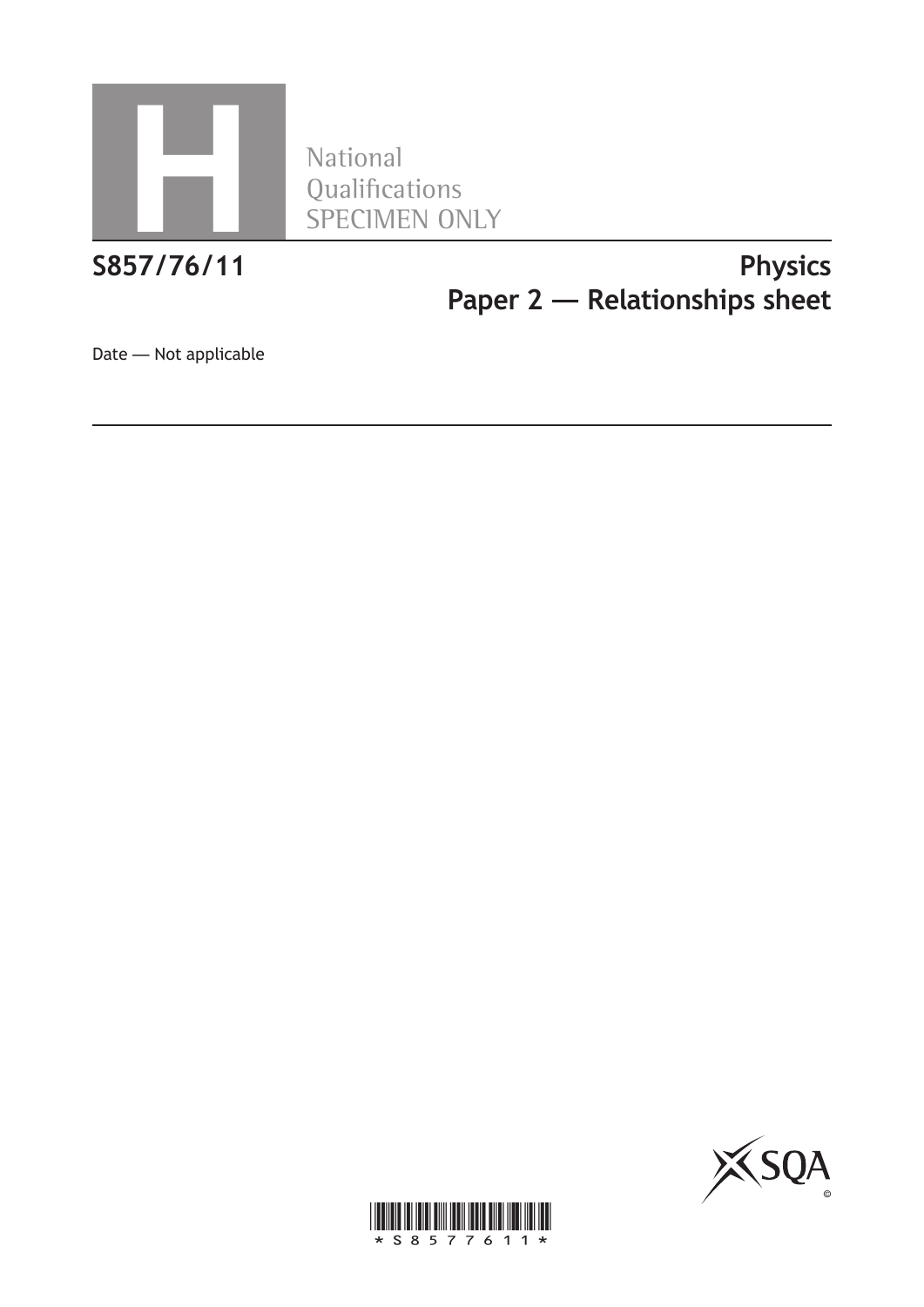# **Relationships required for Physics Higher**

| $d = \overline{v}t$                                              | $W = QV$                                                                              | $V_{rms} = \frac{V_{peak}}{\sqrt{2}}$                            |  |  |  |  |  |  |
|------------------------------------------------------------------|---------------------------------------------------------------------------------------|------------------------------------------------------------------|--|--|--|--|--|--|
| $s = \overline{v}t$                                              | $E = mc^2$                                                                            |                                                                  |  |  |  |  |  |  |
| $v = u + at$                                                     | $I=\frac{P}{4}$                                                                       | $I_{rms} = \frac{I_{peak}}{\sqrt{2}}$                            |  |  |  |  |  |  |
| $s = ut + \frac{1}{2}at^2$                                       |                                                                                       | $T=\frac{1}{f}$                                                  |  |  |  |  |  |  |
| $v^2 = u^2 + 2as$                                                | $I=\frac{k}{d^2}$                                                                     |                                                                  |  |  |  |  |  |  |
| $s = \frac{1}{2}(u + v)t$                                        | $I_1d_1^2 = I_2d_2^2$                                                                 | $V = IR$                                                         |  |  |  |  |  |  |
| $F = ma$                                                         | $E = hf$                                                                              | $P = IV = I^2 R = \frac{V^2}{R}$                                 |  |  |  |  |  |  |
| $W = mg$                                                         | $E_k = hf - hf_0$                                                                     | $R_r = R_1 + R_2 + $                                             |  |  |  |  |  |  |
| $E_w = Fd$ , or $W = Fd$                                         | $v = f\lambda$                                                                        |                                                                  |  |  |  |  |  |  |
| $E_p = mgh$                                                      | $E_2 - E_1 = hf$                                                                      | $rac{1}{R_{T}} = \frac{1}{R_{1}} + \frac{1}{R_{2}} + $           |  |  |  |  |  |  |
| $E_k = \frac{1}{2}mv^2$                                          | $d \sin \theta = m\lambda$                                                            | $V_1 = \left(\frac{R_1}{R_1 + R_2}\right) V_s$                   |  |  |  |  |  |  |
| $P = \frac{E}{t}$                                                | $n = \frac{\sin \theta_1}{\sin \theta_2}$                                             |                                                                  |  |  |  |  |  |  |
|                                                                  |                                                                                       | $\frac{V_1}{I_1} = \frac{R_1}{I_1}$<br>$V_2$ $R_2$               |  |  |  |  |  |  |
| $p = mv$                                                         | $\frac{\sin \theta_1}{\sin \theta_2} = \frac{\lambda_1}{\lambda_2} = \frac{v_1}{v_2}$ | $E = V + Ir$                                                     |  |  |  |  |  |  |
| $Ft = mv - mu$                                                   |                                                                                       |                                                                  |  |  |  |  |  |  |
| $F = G \frac{m_1 m_2}{r^2}$                                      | $\sin \theta_c = \frac{1}{n}$                                                         | $C=\frac{Q}{V}$                                                  |  |  |  |  |  |  |
| $t' = \frac{t}{\sqrt{t}}$                                        |                                                                                       | $Q = It$                                                         |  |  |  |  |  |  |
| $\sqrt{1-\left(\frac{v}{c}\right)^2}$                            |                                                                                       | $E = \frac{1}{2}QV = \frac{1}{2}CV^2 = \frac{1}{2}\frac{Q^2}{C}$ |  |  |  |  |  |  |
| $l' = l \sqrt{1 - \left(\frac{v}{c}\right)^2}$                   |                                                                                       |                                                                  |  |  |  |  |  |  |
|                                                                  | path difference = $m\lambda$ or $\left(m+\frac{1}{2}\right)\lambda$ where $m = 0,1,2$ |                                                                  |  |  |  |  |  |  |
| $f_o = f_s \left( \frac{v}{v \pm v_s} \right)$                   | random uncertainty $=$ $\frac{max. value - min. value}{number of values}$             |                                                                  |  |  |  |  |  |  |
| $z = \frac{\lambda_{observed} - \lambda_{rest}}{\lambda_{rest}}$ | or                                                                                    |                                                                  |  |  |  |  |  |  |
| $z = \frac{v}{c}$                                                | $\Delta R = \frac{R_{\text{max}} - R_{\text{min}}}{n}$                                |                                                                  |  |  |  |  |  |  |
| $v = H_0 d$                                                      |                                                                                       |                                                                  |  |  |  |  |  |  |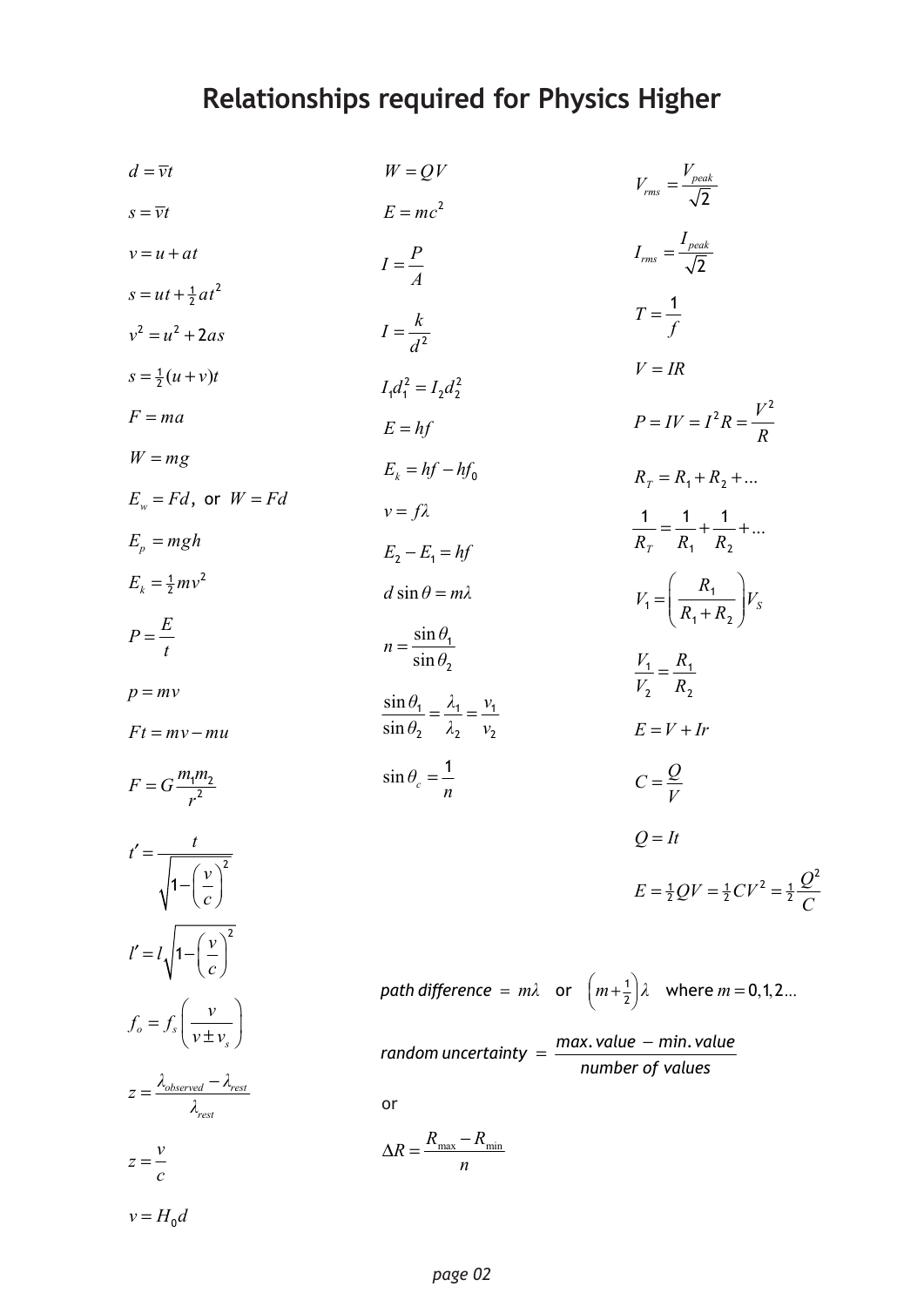## **Additional relationships**

#### **Circle**

 $circumference = 2\pi r$ 

area =  $\pi r^2$ 

#### **Sphere**

 $area = 4\pi r^2$ 

volume  $=$   $\frac{4}{3}\pi r^3$ 

### **Trigonometry**

 $\sin \theta = \frac{\text{opposite}}{\sqrt{\frac{1}{n}} \cdot \frac{1}{n}}$ hypotenuse  $\theta =$ 

 $\cos\theta = \frac{\text{adjacent}}{\sqrt{1-\frac{1}{2}}\theta}$ hypotenuse  $\theta =$ 

 $\tan \theta = \frac{\text{opposite}}{\text{in}}$ adjacent  $\theta =$ 

 $\sin^2 \theta + \cos^2 \theta = 1$